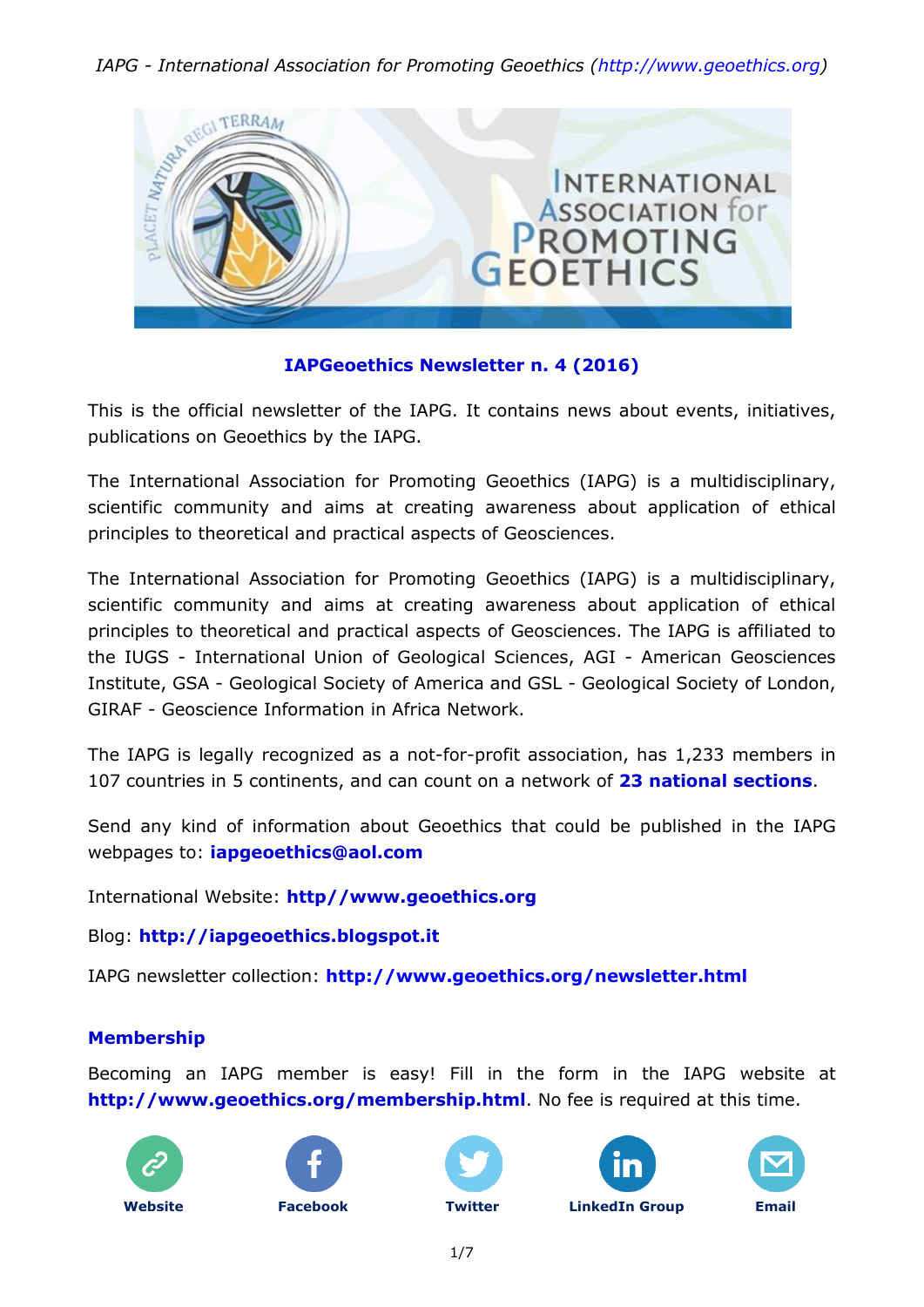# **SUMMARY**

- Congresses/Meetings pag. 2

- From the IAPG Blog pag. 7

# **CONGRESSES/MEETINGS**

**35th International Geological Congress** Cape Town (South Africa), 27 August - 4 September 2016

# **[Programme of sessions on geoethics organized by the](http://www.geoethics.org/35thigc.html) IAPG - [International Association for Promoting Geoethics](http://www.geoethics.org/35thigc.html)**



The IAPG call for abstracts was successful, with 37 abstracts accepted: 30 orals and 7 poster presentations scheduled into 6 oral sessions and 1 poster session. Moreover, IAPG has organized a panel session to discuss on several key topics of geoethics.

List of the IAPG sessions on geoethics at the 35th IGC:

#### **Session T12.1**

#### **Geoethics - [General Aspects](http://www.geoethics.org/35thigc.html)**

Monday, 29 August 2016, 14:00-15:30, Room MR 2.41-2.43 Convenership: Giuseppe Di Capua, Peter Bobrowsky **- Keynote - Geoethics: a new way of thinking and managing the Earth (Silvia Peppoloni)**

#### **Session T12.2**

**[Geoethics and Geoscience Organizations](http://www.geoethics.org/35thigc.html)** Monday, 29 August 2016, 16:00-17:30, Room MR 2.41-2.43 Convenership: Silvia Peppoloni, John Geissman **- Keynote - Scientific Integrity and Professional Ethics at AGU – The Role for a Large Scientific Society in Addressing Harassment and Work Climate Issues (Christine McEntee)**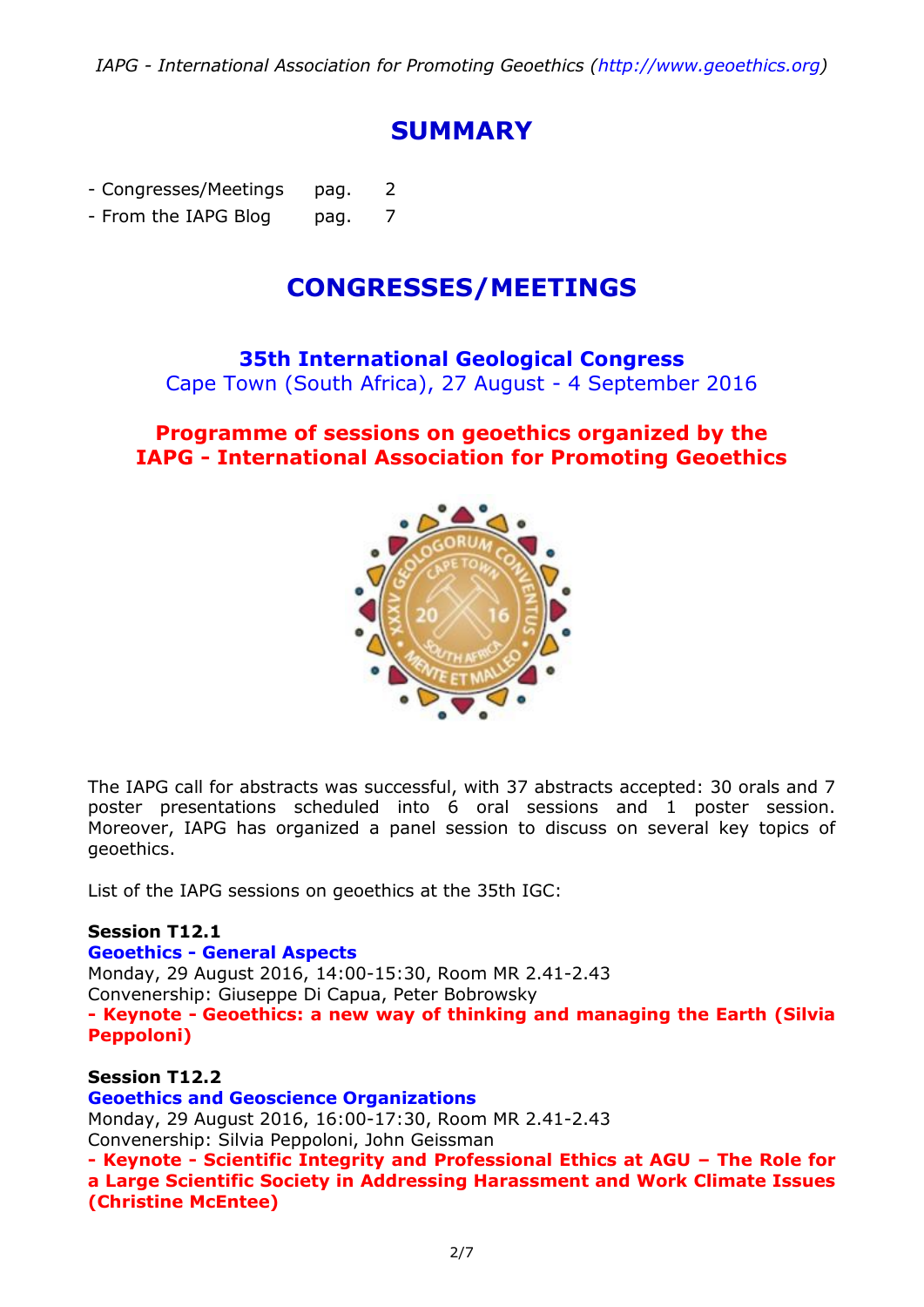#### **Session T12.3**

**Geoethics - [Teaching, Training and Communication](http://www.geoethics.org/35thigc.html)** Tuesday, 30 August 2016, 8:00-10:00, Room MR 2.41-2.43 Convenership: Ruth Allington, Silvia Peppoloni **- Keynote - Ethical Dimensions of Transdisciplinary Approaches in Seismic Risk Communication (Iain Stewart) - Keynote Geoethics: Good Teaching, Good Science (David Mogk)**

#### **Session T12.4**

#### **Geoethics - [Case Studies](http://www.geoethics.org/35thigc.html)**

Tuesday, 30 August 2016, 10:30-11:45, Room MR 2.41-2.43 Convenership: Giuseppe Di Capua, Martin Bohle

#### **Panel Session T12.5**

#### **[What's the Point of Geoethics?](http://www.geoethics.org/35thigc.html)**

Tuesday, 30 August 2016, 14:00-15:30, Room MR 2.41-2.43 Chairpersons: Peter T. Bobrowsky, Giuseppe Di Capua Panelists: Silvia Peppoloni, David Mogk, Ruth Allington, Christopher Keane and Nic Bilhlam

#### **Session T12.8**

**[Geoethics and Resources Needs for Future Generations -](http://www.geoethics.org/35thigc.html) 1** Wednesday, 31 August 2016, 10:30-11:45, Room MR 2.41-2.43 Convenership: Giuseppe Di Capua, Nic Bilham, Luca Demicheli **- Keynote - Delivering Sustainable Development Goals: the need for a new Social Contract for mining (Edmund Nickless)**

#### **Session T12.9**

#### **[Geoethics and Resources Needs for Future Generations -](http://www.geoethics.org/35thigc.html) 2**

Wednesday, 31 August 2016, 14:00-15:15, Room MR 2.41-2.43) Convenership: Silvia Peppoloni, Peter T. Bobrowsky, Vitor Correia

#### **Poster Session T12.P2**

#### **Global Geoscience [Professionalism and Geoethics](http://www.geoethics.org/35thigc.html)**

Wednesday, 30 August 2016, 17:45-19:00, Exhibition area

The session T12.3 is a joint initiative IAPG - International Association for Promoting Geoethics and TG-GGP - Task Group on Global Geoscience Professionalism of the IUGS - International Union of Geological Sciences.

The sessions T12.8 and T12.9 are a joint initiative IAPG - International Association for Promoting Geoethics, GSL - Geological Society of London, EFG - European Federation of Geologists and EGS - EuroGeoSurveys.

> **Title of presentations, speakers, date and time, and other information are available at: <http://www.geoethics.org/35thigc.html>**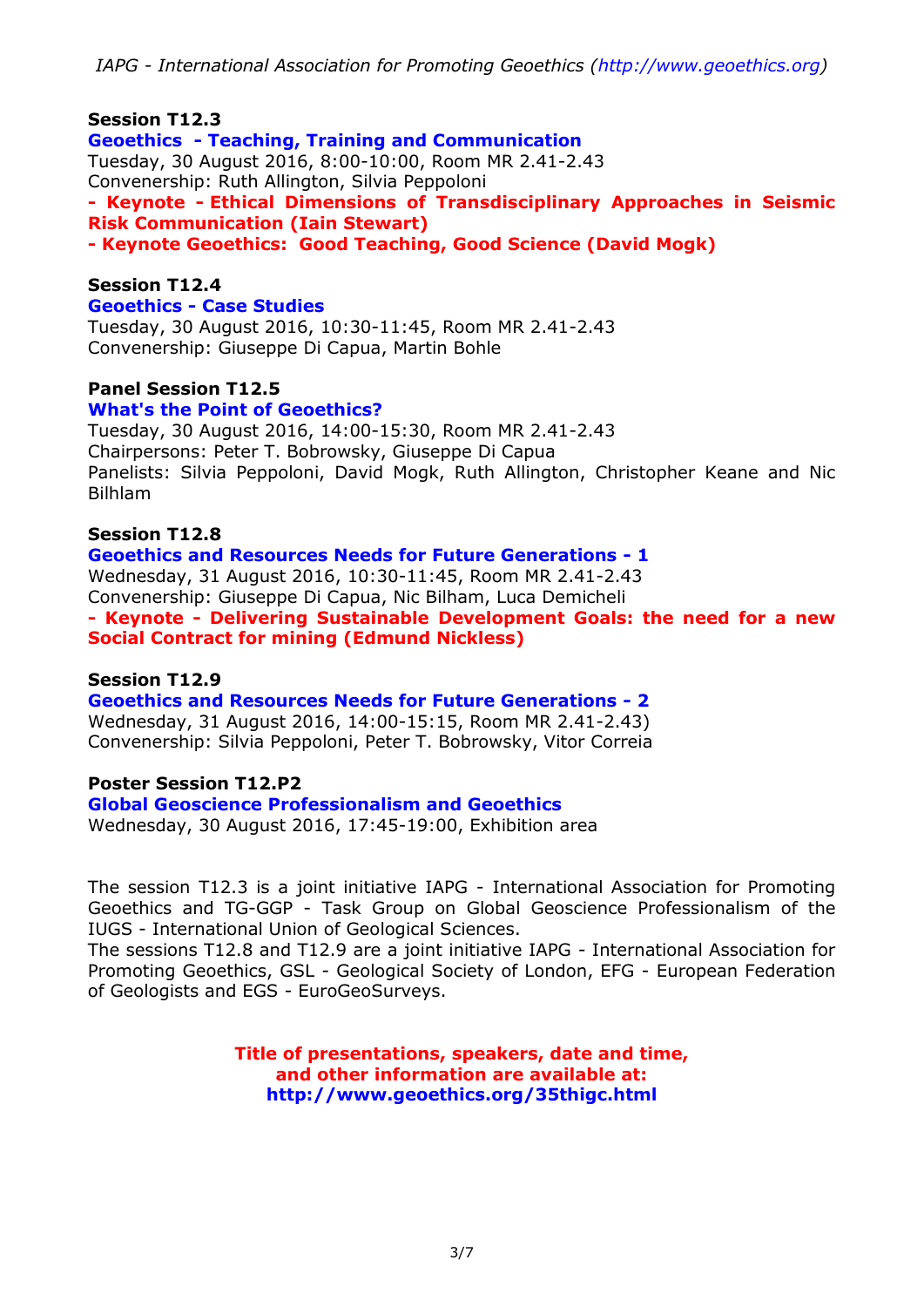

## **[IAPG session S32:](http://www.geoethics.org/geoethics-sgi2016.html) ["Geoethics: a new way of thinking and practicing geosciences"](http://www.geoethics.org/geoethics-sgi2016.html)**

# **[Programme](http://www.geoethics.org/geoethics-sgi2016.html)**

Naples (Italy) 9 September 2016

This session is organized by IAPG-Italy - Section of Geoethics and Geological Culture of the Italian Geological Society at the 88th National Congress of the Italian Geological Society, that takes place in Naples (Italy).

The session is scheduled for 9 September 2016, from 8:30 to 11:00, Aula A32.

Convenership: Stefano Tinti (Università di Bologna, IAPG President), Francesco De Pascale (Università della Calabria, IAPG-Young Scientists Club), Sabina Di Franco (CNR-IIA Roma, IAPG member), Alessandra Magagna (Università di Torino, IAPG member), Silvia Peppoloni (INGV-Roma2, IAPG Secretary General).



35th General Assembly of the European Seismological Commission Trieste (Italy) 5 September 2016

Convenership: Rémy Bossu, Paul Denton, Paul Earle, Giuseppe Di Capua IAPG - International Association for Promoting Geoethics supports this session.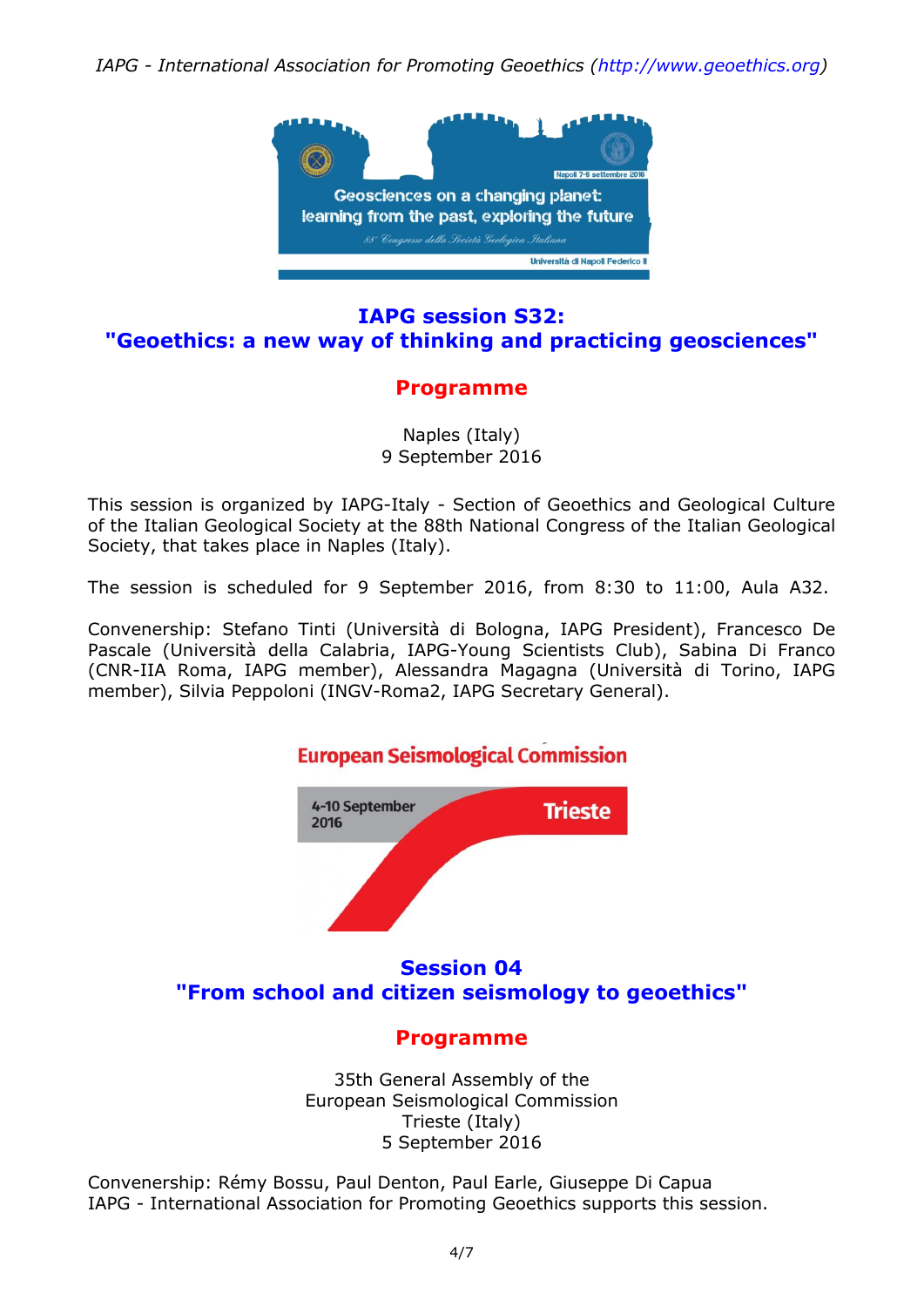

## **IAPG Roundtable "Geoethics in Peru: Social Responsibility in Geosciences"**

XVIII Peruvian Congress of Geology Lima (Peru) 19 October 2016, 15:55

The roundtable is organized by IAPG-Peru (SEGCGS-SGP) Chairperson: Shianny Vasquez

Venue: Hall Nro. Uno (Polideportivo) site of the Pontificia universidad católica del Perú - PUCP, Lima

**[Scientific Programme](http://www.sgp.org.pe/congresoes/programa-cientifico/)**



# **RFG 2018 - [Resources for Future Generations](http://media.wix.com/ugd/5195a5_430222da52d7479ea2a7b53e60c3f314.pdf) [The Conference on Energy, Minerals, Water, The Earth](http://media.wix.com/ugd/5195a5_430222da52d7479ea2a7b53e60c3f314.pdf)**

Vancouver (Canada) 16-21 June 2018

Why RFG 2018?

The rapid growth of developing economies and the fundamental needs of many disadvantaged people across the globe are resulting in an increased demand for many resources and changes in the delivery of existing ones.

IAPG - International Association for Promoting Geoethics is partner of the RFG 2018 Conference, and geoethics has been included among the sub-themes (under the theme "Resources and Society").

### **[Download the brochure \(pdf file\)](http://media.wix.com/ugd/5195a5_430222da52d7479ea2a7b53e60c3f314.pdf)**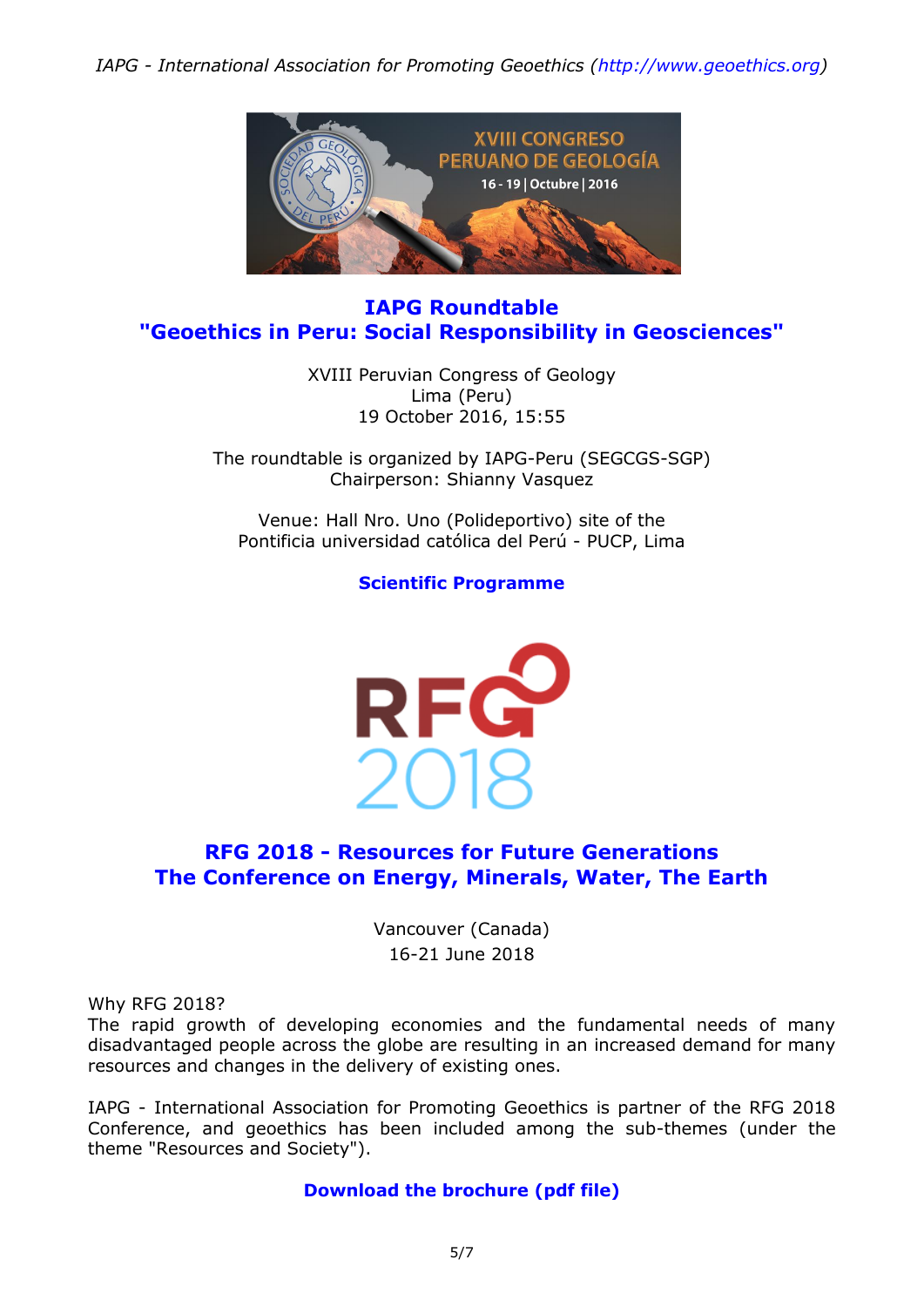

# **[The importance of Geoethics in achieving](http://media.wix.com/ugd/5195a5_b229c03753554e078d69b8b28b6946ab.pdf) [Sustainable Development Goals \(SDGs\) in Nigeria](http://media.wix.com/ugd/5195a5_b229c03753554e078d69b8b28b6946ab.pdf)**

#### **Workshop**

Abuja (Nigeria) 24 October 2016

IAPG-Nigeria cordially invites all geoscientists and the general public to its 1st sensitisation workshop where the proposed theme will be discussed by various speakers in order to promote the activities of IAPG through cooperating with National and International organisations whose aims are complementary to those of the Association.

Sub-Themes:

- 1. Geoethics and Sustainable Development Goals.
- 2. Geoethics in our daily life.
- 3. Geoethics and Geoscience Profession.
- 4. Fostering relationship between the scientific community, mass media and general public.

Venue: Raw Material Research and Development Council Abuja.

Partners: AAWG Nigeria, NMGS, RMRDC. If you are interested to be partner and supporter of this initiative, please contact: Arinze Harrison (IAPG-Nigeria Coordinator) Tel.: 08037383439, 08054135793 Email: [iapgnigeria@gmail.com,](mailto:iapgnigeria@gmail.com?subject=Workshop%20on%20Geoethics%20in%20Nigeria) [arinze\\_h24@yahoo.com](mailto:arinze_h24@yahoo.com?subject=Workshop%20on%20Geoethics%20in%20Nigeria) Blog: [www.geoethicsnigeria.blogspot.com.ng](http://www.geoethicsnigeria.blogspot.com.ng/) Twitter: [www.twitter.com/iapg\\_nigeria](http://www.twitter.com/iapg_nigeria)

#### **[Download the poster \(pdf file\)](http://media.wix.com/ugd/5195a5_b229c03753554e078d69b8b28b6946ab.pdf)**